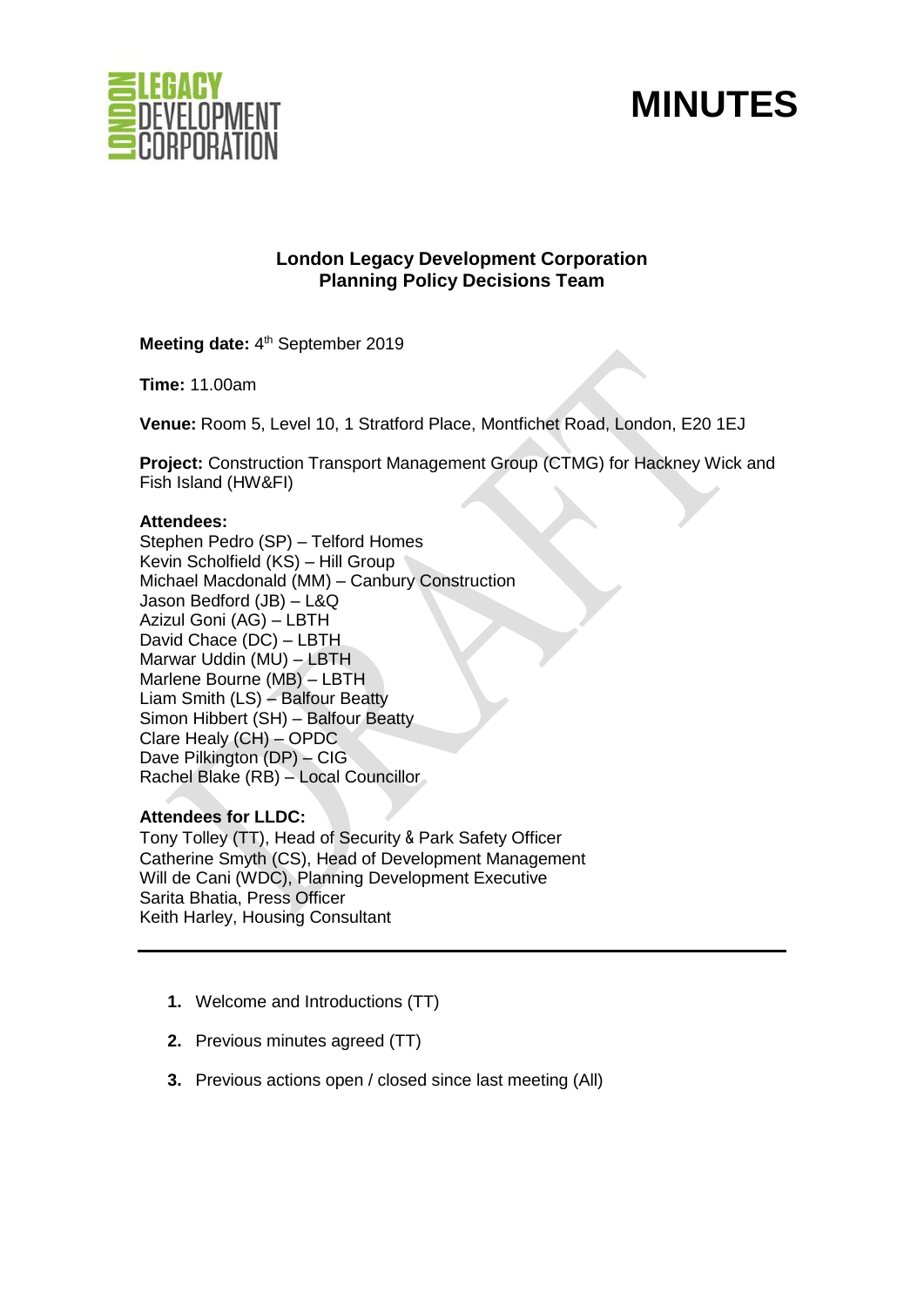| <b>Outstanding Actions</b>                                                                    | Owner             | Date to be completed<br>/ Progress                                    |
|-----------------------------------------------------------------------------------------------|-------------------|-----------------------------------------------------------------------|
| The group still needs to receive site<br>programmes from developers.                          | <b>Developers</b> | Open - to be circulated<br>by developers that<br>have not issued yet. |
| WDC to organise another<br>environmental walk-around between<br>TfL, LLDC and Boroughs.       | <b>WDC</b>        | Open - WDC liaising<br>with MB and guests.                            |
| LBH to appoint full-time crossing<br>warden for Berkshire / Wallis Road                       | LBH               | Open - awaiting DBS<br>checks                                         |
| LBTH and LLDC to contact CRT and<br>housing agents re. waste / refuse<br>disposal in the area | LBTH / LLDC       | Open                                                                  |

**4.** Discussion on development sites (All)

## *Telford Homes – Wallis Road*

- *SP updated the group in relation to the latest works and confirmed excavation works have been complete in line with programme.*
- *SP confirmed that works are now ongoing on the foundations of the smaller development blocks.*
- *SP confirmed that foundations of bigger development blocks are 75% complete and expected to be complete by the end of September.*
- *SP confirmed that muck away vehicle movements are currently at a low and deliveries of steel, timber and concrete are occurring on site. Overall deliveries are down to single figure deliveries per week.*
- *SP confirmed service corridor excavation works are due to commence end of October / early November and ongoing odour monitoring will recommence during these works.*
- *SP outlined that during these excavation works, there will be 2 x 7-10 day periods where 20 x lorries per day will be entering and exiting the site.*
- *SP confirmed this phase of excavation works are expected to be complete just before Christmas.*

### *Canbury Construction – Wallis Road & Berkshire Road*

- *MM confirmed piling works were completed on the 16th August*
- *MM confirmed the ongoing works relate to exposing the pile caps and reenforcement works are underway and will continue until the end of September.*
- *MM also confirmed ground floor slab works are ongoing until mid-October*
- *MM confirmed they're currently working to approximately 10 x concrete deliveries and 5 x muck away movements per week.*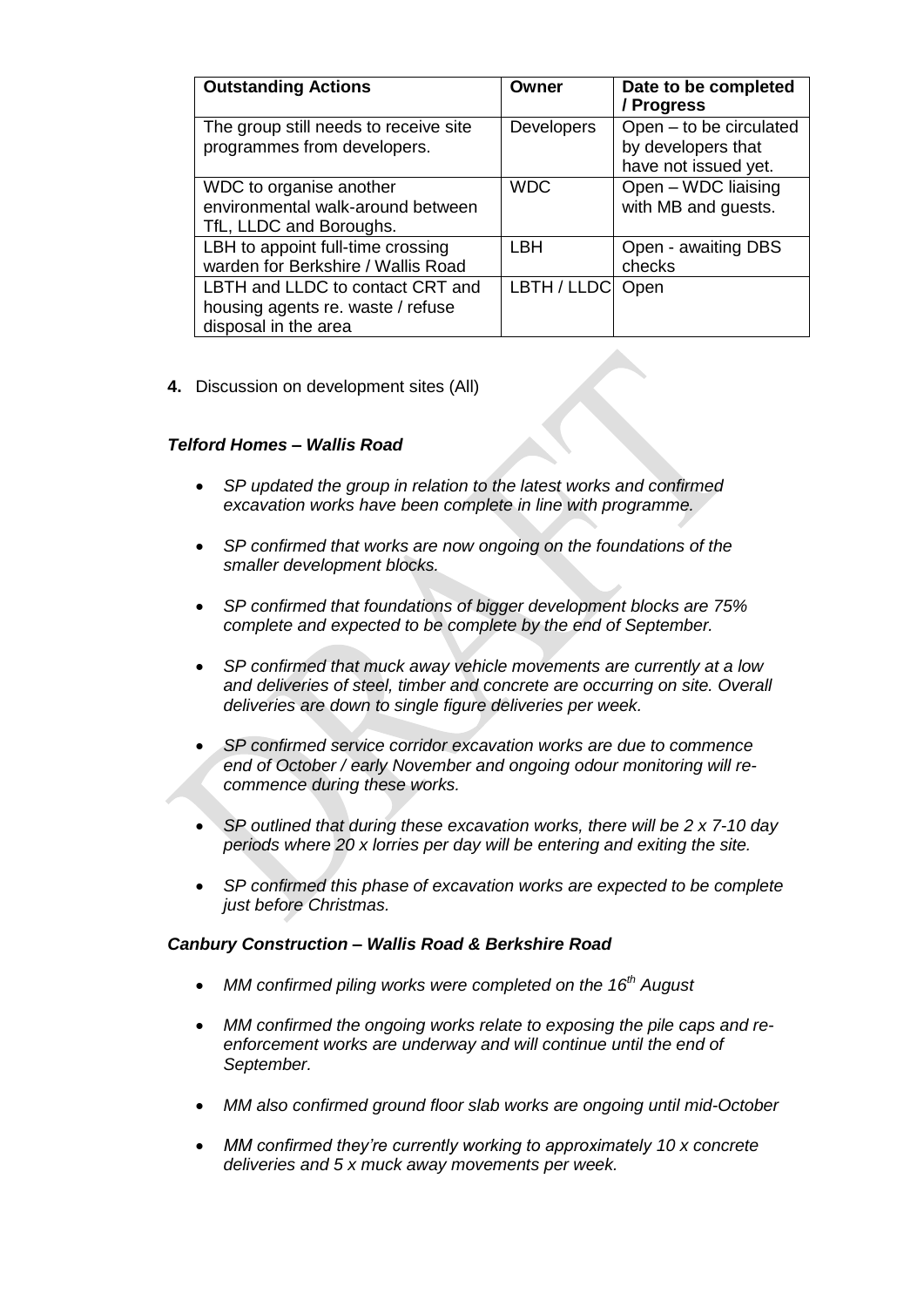- *MM confirmed the crane erection is expected 14th – 15 September and they were expecting to send out communications update 7 days before and update their website.*
- *MM confirmed continuous odour monitoring is ongoing.*
- *MM confirmed the hoardings are expected to be extended out to pavement edge and gantry to be installed that will be full accessible width. This is likely to be installed once LBH approve the application and Canbury will inform the group when it is to be implemented.*
- *RB requested these details to be communicated with the Schools in advance and why the hoarding arrangement has to take this form, were other arrangements explored, where will it be and for how long.*

## *L&Q – Bream Street*

- *JB confirmed all 6 blocks are under construction and first handover of block D is expected in January*
- *JB confirmed L&Q have reduced deliveries to Dace Road by 75% and down to 3-4 per day in the Dace Road gate.*
- *JB confirmed L&Q have had their Considerate Constructors site visit that went well*
- *RB raised concern of complaints received in early Aug re. large HGVs moving down Dace Road and then reaching the dead end.*
- *JB responded confirming that some traffic relates to the adjoining commercial premises and where possible, they assist with re-directing.*
- *RB raised complaints in relation to extended Bream Street closure and communication / notice from LBTH and L&Q.*
- *JB confirmed that mobile crane is required to track up and down Bream Street so is therefore required to support main build-out of the site.*
- *JB reminded group that traffic marshal is still in place for school hours outside their site and then moves up to the roundabout during the day*
- *JB confirmed increase in rubbish within the barge boat.*

### *Hill Group – Wyke Road*

- *KS confirmed Hill Group are down to 1 main gate for vehicle access*
- *KS confirmed Tower Crane 5 is going up between 8th and 9th October in support of Phase 3 works.*
- *Hoarding along Wyke Road is approximately 85% down and heras fencing is in place to support S278 works. The last bit of hoarding is expected to come down by the end of September.*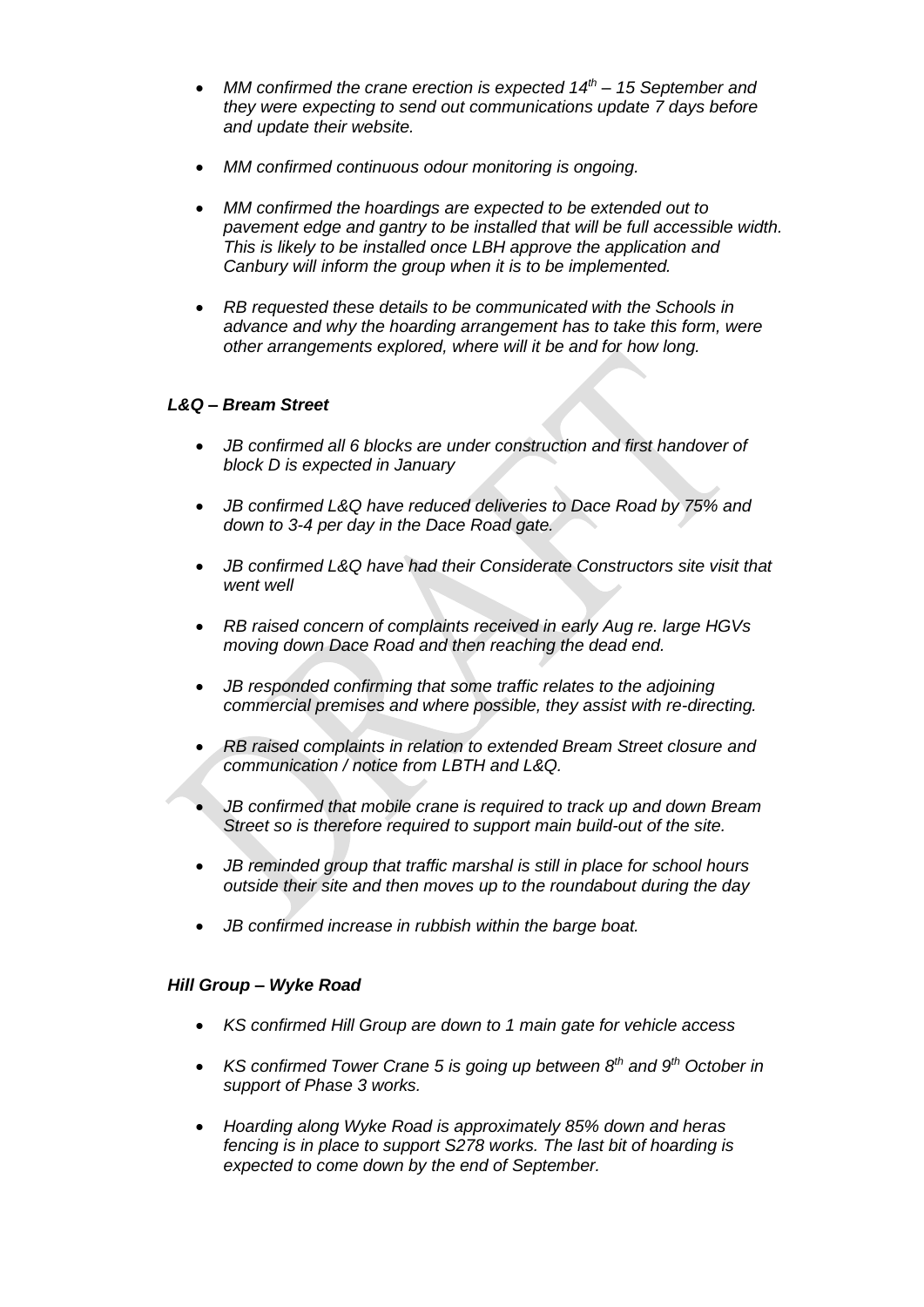- *KS confirmed that deliveries are minimal due to wind down on Phase 2 and Phase 3 foundations are already in place. There are roughly 1-2 delivery vehicles per day and the 1-2 muck away vehicles per day.*
- *KS confirmed that they are halfway through Phase 3 and works will recommence with piling.*
- *RB raised concerns / complaints in relation to litter / refuse mess and suggested updated letter from LLDC / LBTH / developers re. waste disposal in the area from the*
- *KS reminded group of phased handover policy Hill Group have in place to avoid large group of move-ins and subsequent refuse impact.*
- *KS confirmed Peabody are taking over refuse disposal process and this might be supported by vehicle caddy.*
- *RB and Hill Group to liaise with Peabody re. waste disposal strategy.*

#### *Balfour Beatty - Bridges*

- *LS confirmed Monier Road bridge is in place and the soft strip works have been completed*
- *LS confirmed works have stopped on the Stour Road bridge due to complaints from adjacent blocks*
- *LS confimred works are likely to re-commence once further assessment work has been done and once the complaints have been resolved.*
- *TT raised issue of Anti-Social Behaviour that is occurring and will continue to do which Balfour Beatty need to address.*
- *LBTH raised issue of inadequate pavement that is in place for the Monier Road bridge and this needs to be revised to support vehicle movements at the point where it connects to Roach Road.*

# **5.** AOB

- SB requested the group produce brief bullet points of agreed actions discussions points to distribute and communicate through local networks.
- RB raised issue of noise complaints of overnight generators around the 90 Monier Road site
- TT updated group on London Concrete improvements since the last meeting.
- Balfour Beatty confirmed they're arranging events and work with Michael Barratt (TfL) and also requested update on utilities and how these can be foreseen to factor in a HW&FI-wide programme.
- SB requested BB to update LLDC communications on their closure and upcoming works